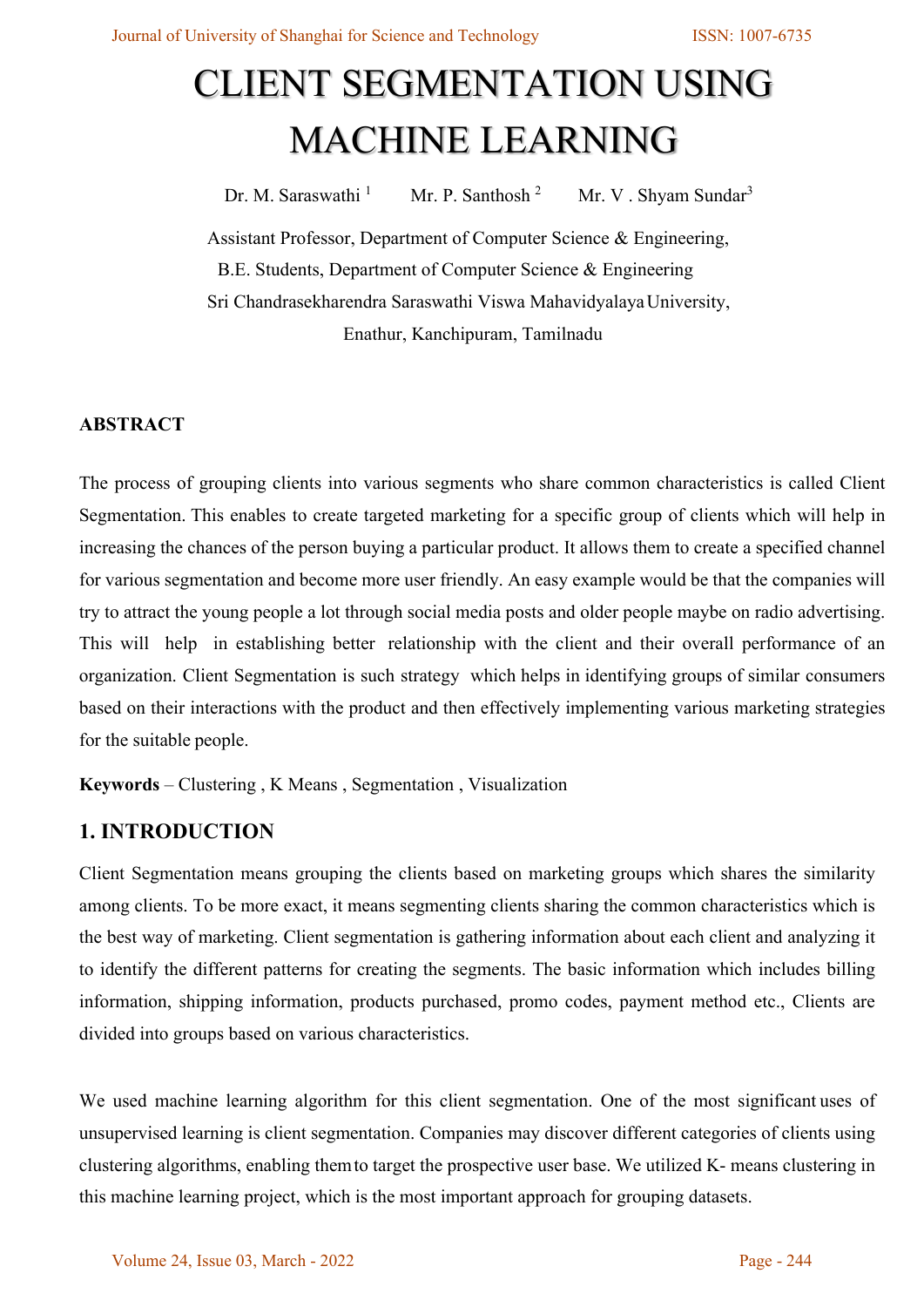# **1.1 SCOPE OF THE PROJECT**

Grouping of customers is done on the basis of their characteristics, such as geographic, demographic, habits, income, behaviour. To identify various preferences and the first priority of customers. Determining marketing strategies to target specific group of people based on their interests. To make the activities more user friendly that is customer oriented. Customer orientation Makes marketing segment a very important pillar of the Marketing Analogy concept. Identify the areas where the new customers may be created and the market can be expanded.

## **2. EXISTING SYSTEM**

The problem statement will demonstrate the necessary issue for a company operating in an Big industrial market of becoming more client focused. It does not establish the right data collection and analysis process making this segmentation One-Dimensional. It has too many Segmentation Parameters (i.e.) Unwanted criteria or systems are provided for the fitting algorithm which reduces its efficiency. It lacks the differentiation between each cluster. It does not align the Business Objectives with Segmentation Objectives (i.e.) It does not satisfy the business objective to target the specific group of clients.

## **3. PROPOSED SYSTEM**

Machine learning methodologies are a great toolfor analyzing client data and finding insights and patterns. Artificially intelligent model is one of the powerful tool for decision-making. They can precisely identify client segments, which is much harder to do manually or with conventional analytical methods. There are many machine learning algorithms, each suitable for a specific type of problem.

One very common machine learning algorithm that's suitable for client segmentation problems is the k-means clustering algorithm. The advantage here is whole process will be automated, so human error will be avoided. Cluster detection may aid in the development of a customized strategy for each cluster base. By tracking clients across months and recognizing the number of clients migrating from one cluster to the next, clustering may also be used to determine client buying behavior.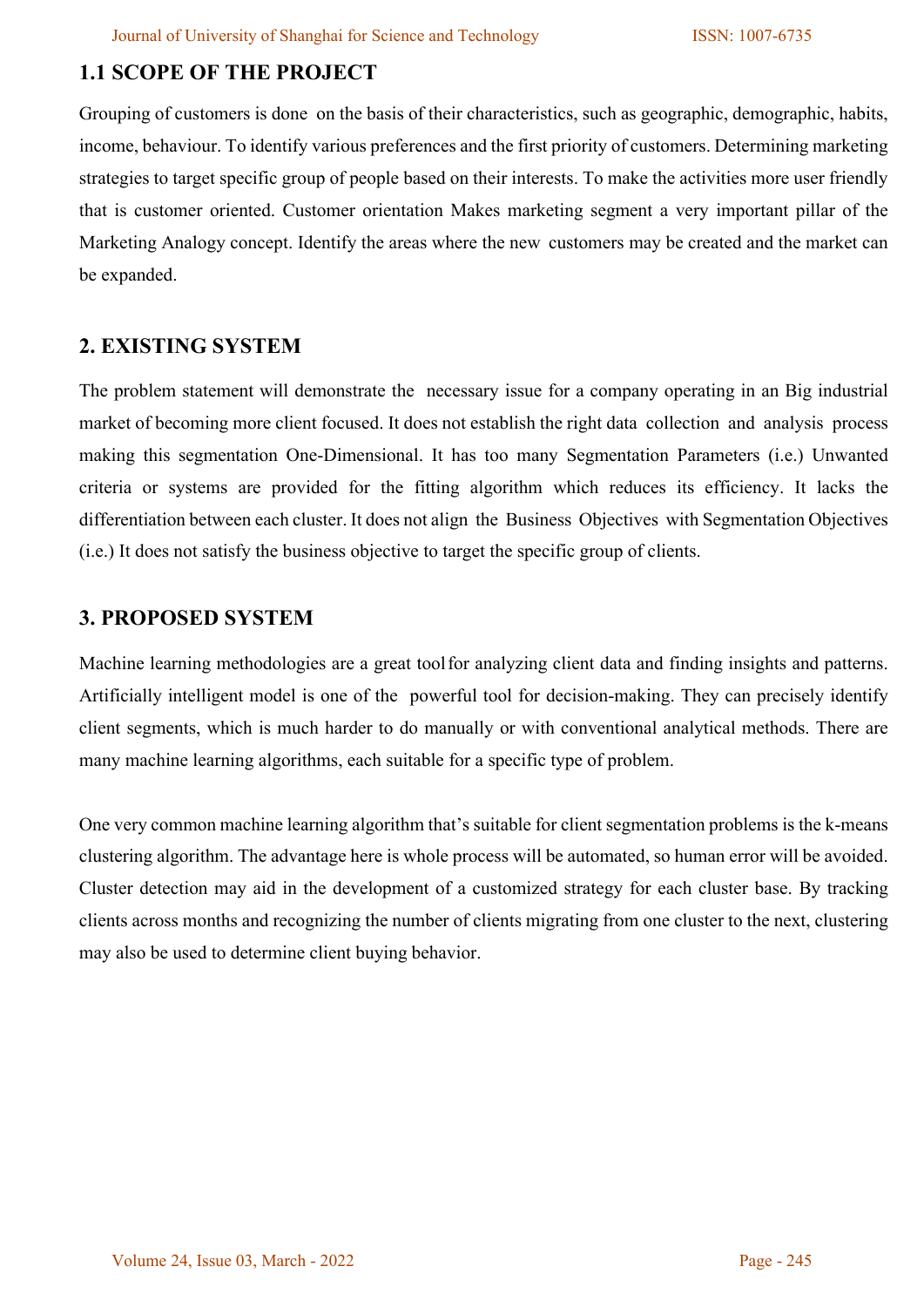Journal of University of Shanghai for Science and Technology ISSN: 1007-6735

#### **3.1 System Architecture**



 **Fig 1**. System Architecture

## **3.2 ALGORITHM**

#### **K-means clustering algorithm**

The K-means clustering algorithm clusters the given data by separating data points in k groups of equal variances. This effectively minimizes a parameter named inertia. Inertia is within-cluster sum-of-squares distances in this our case. we use the elbow method to find number of clusters as the number of clusters increases until a significant drop in the values of inertia. The stage at this number of clusters is called the elbow of the clustering model.For implementing the elbow method, the below function named "try\_different\_clusters" is created first. It takes two values as input data K (no.of clusters), data (input data).

#### **Elbow method**

The elbow method is used to find the value of the optimal number of clusters. This represents how the generated clusters are spread from one another .The K-means algorithm is evaluated for multiple values of k, and within-cluster sum of square values is calculated for each value of k. After this we will proceed to plot the K versus the sum of the square values. After analyzing this graph, the number of clusters which we need is selected, so that addition of a new cluster doesn't change the value of the sum of square value significantly. Average silhouette method is a approximate measure of how easily each data point fits its corresponding cluster.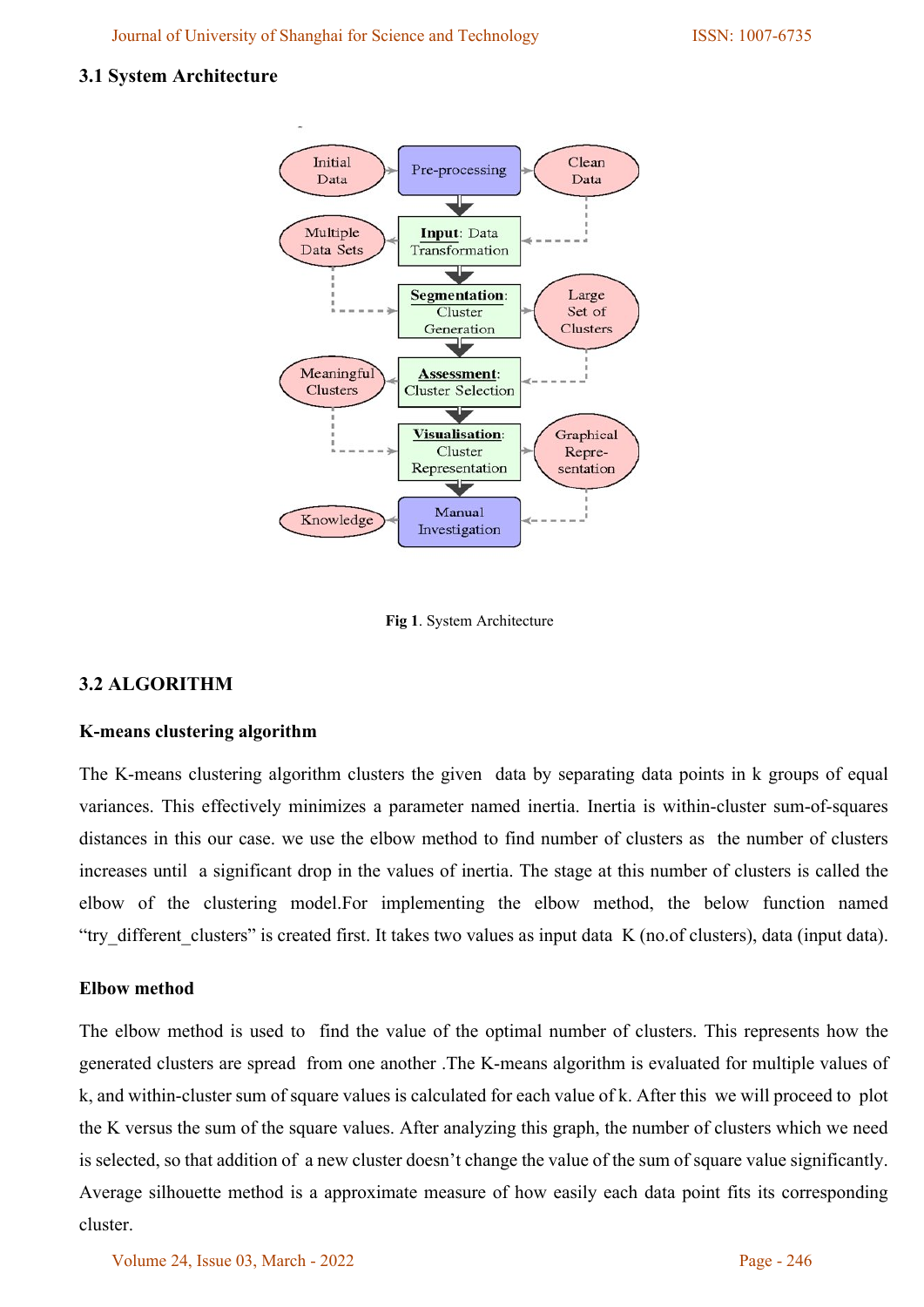#### **SILHOUTTE METHOD**

This Method is a measure of how exactly each data point fits its corresponding cluster and also evaluates the quality of clustering. This method evaluates the quality of clustering .Higher the average of silhouette width means better clustering output.

#### **3.3 MODULE DESCRIPTION**

#### **1.Importing Data**

The data we are going to use features as the Client seg data file. It contains various combinations of values corresponding to the respective entity. For this project, our primary packages are going to be Pandas to work with data, NumPy to work with arrays, scikit-learn for data splitting,

Seaborn works easily with data frames and the Pandas library. The graphs created can also be customized using the seaborn and finally, the algorithm modules are imported by a special package called yellowbrick . Import all the necessary packages into our python environment.

#### **2. Feature Selection & Data Split**

We need a data manipulation plan to implement clustering on our data. We'll user our hypothesis to guide us. We need to get the data frame into a clustering format and then we'll manipulate into other variables.

#### **3. Modeling**

First, we will randomly initialize the value of k as the number of clusters . After we allot each data points to the closest centroid forming separate groups while relocating the center to the middle of all cluster employing euclidian distance. While working through the preceding steps, the algorithm will try to reduce the sum of squared distances among clustered-point and middle for all clusters. When all data points unite the repetition will end.

#### **4. Evaluating the created clusters**

Cluster analysisis a process of using a mathematical model to discover groups of similar data based on finding the smallest variations among datas within each group. Scaling the data, similarity measure, Visualization of Pair-wise Distances and Robustness analysis are done as a part of Cluster evaluation.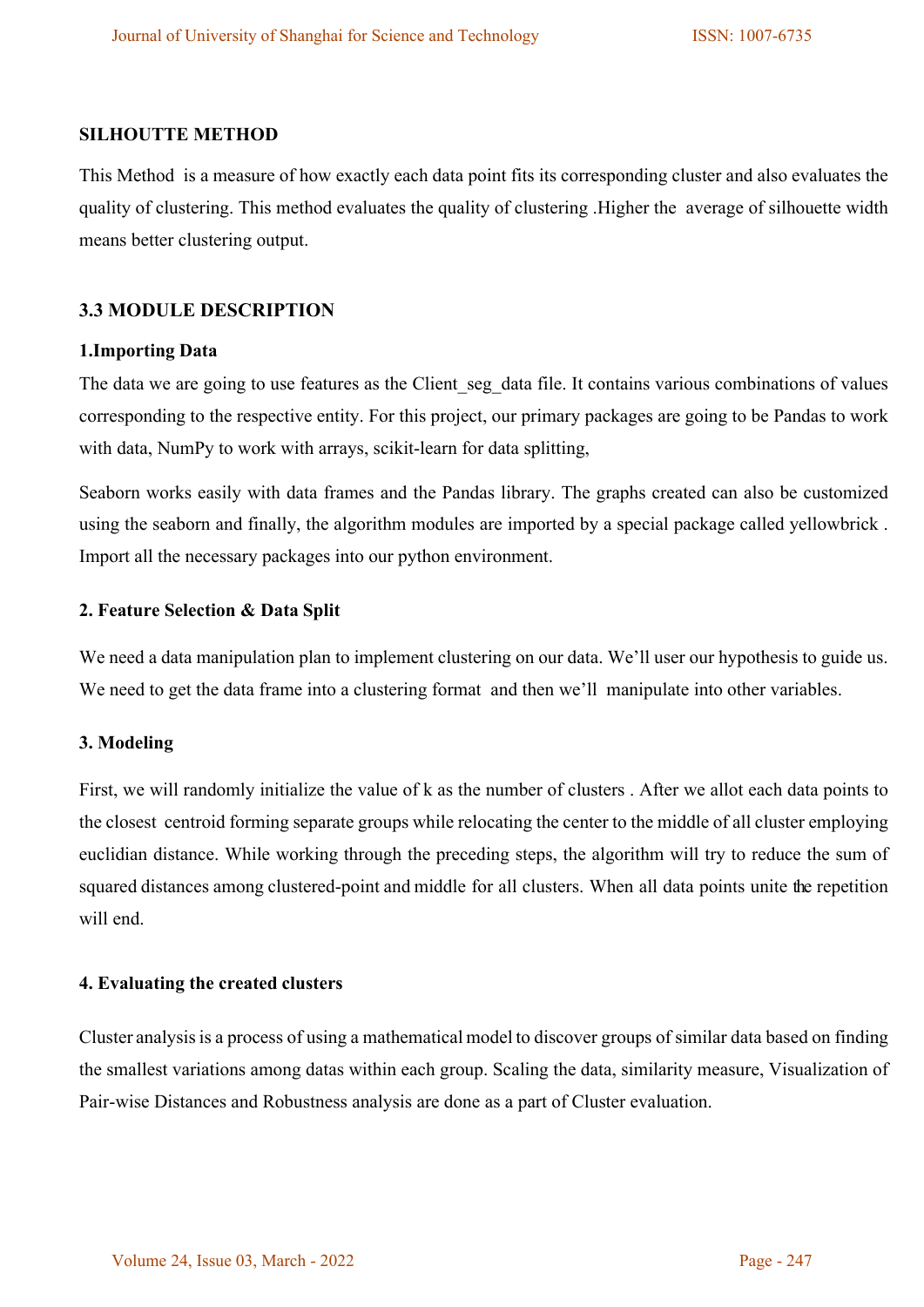## **4. RESULT**



**Fig 2**.Purchase amount and Education



**Fig 3**.Purchase amount and Total Kids

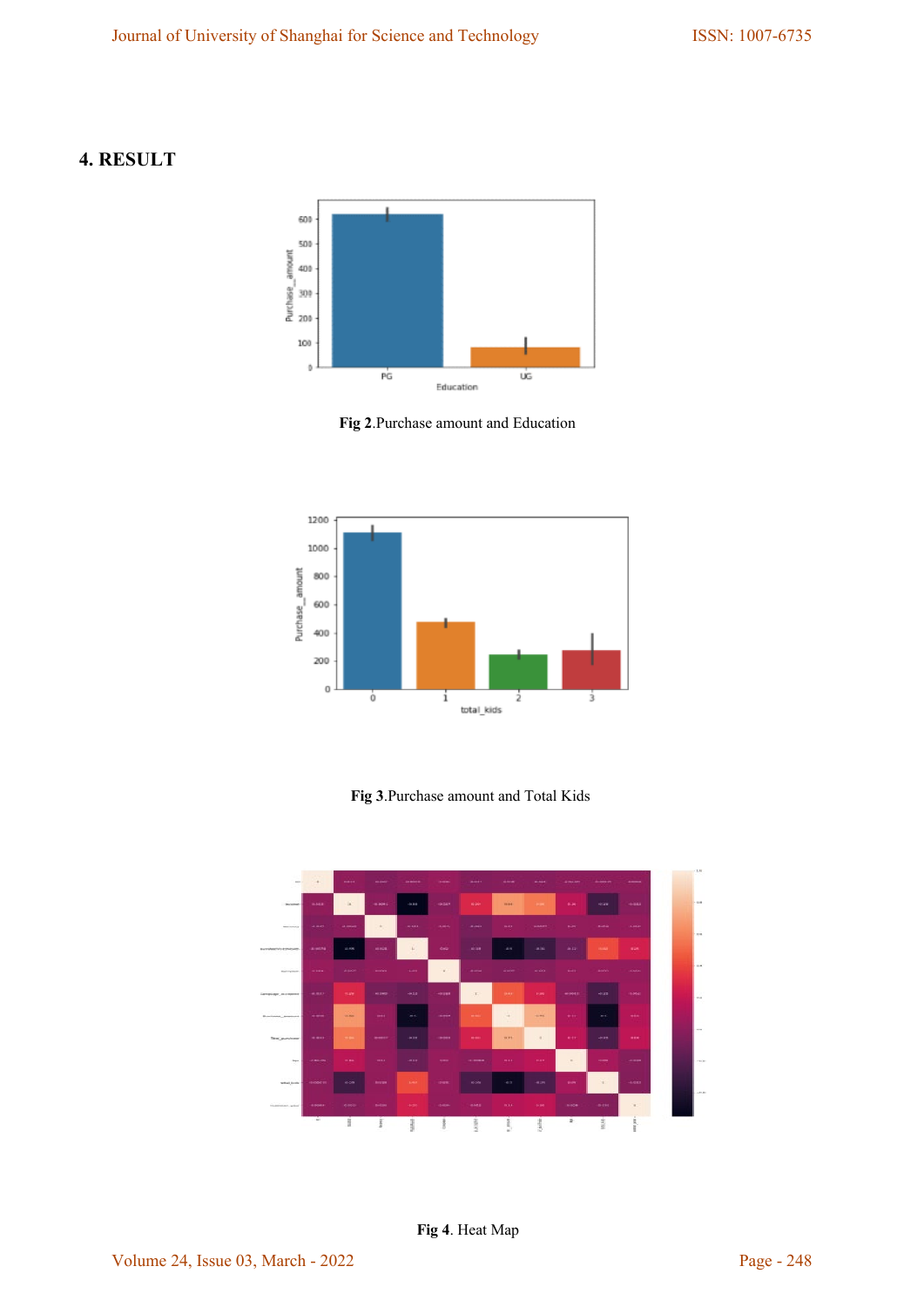

**Fig 5**. Cluster Profile based on income and spending



**Fig 6**. Silhouette Score elbow for KMeans Clustering

#### **5. CONCLUSION**

In this Paper, we went through the client segmentation model. We developed this using Machine learning. Specifically, we made use of a clustering algorithm called K-means clustering. We analyzed and visualized the data and then proceeded to implement our algorithm. Our model has partitioned client data into mutually exclusive groups, three clusters in our case. This will be useful for applying further data mining strategies and the derived insights are helpful in decision making for the business wings.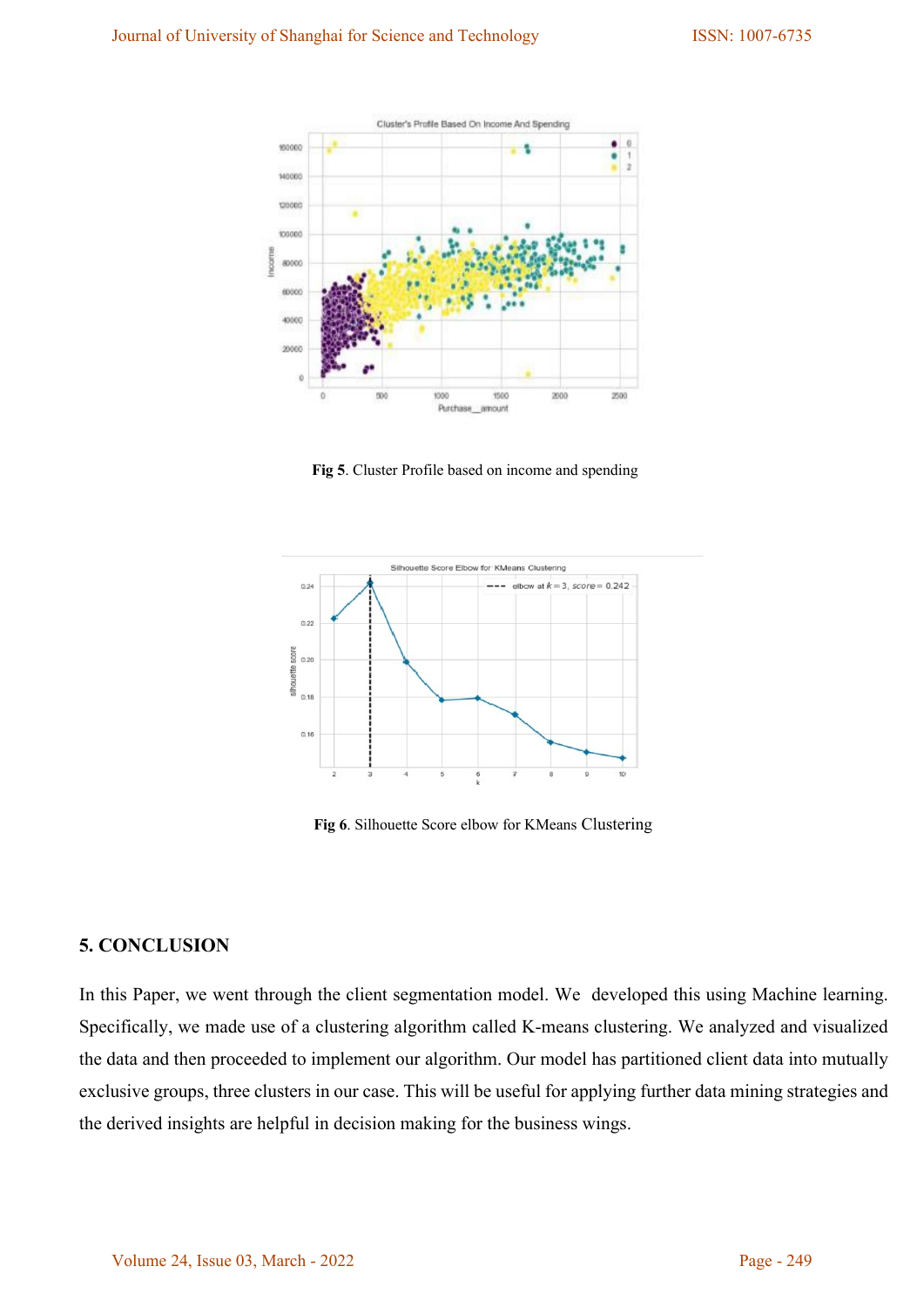## **6. REFERENCES**

1. Fuzzy K-Means clustering algorithm for data with unequal cluster sizes and contaminated with noise and outliers: Review and development Salar Askari Expert Systems with Applications 165, 113856, 2021 2. T. Kansal, S. Bahuguna, V. Singh and T.Choudhury, "Customer Segmentation using K -means Clustering," International Conference onComputational Techniques, Electronics andMechanical Systems (CTEMS), Belgaum, India, 2018

3. Visualization of education blockchain data: trends and challenges Patrick Ocheja, Brendan Flanagan, Hiroaki Ogata, Solomon Sunday Oyelere interactive Learning Environments, 1-25, 2022

4. Machine learning based classification and segmentation techniques for CRM: a customer analytics Narendra Singh, Pushpa Singh, Krishna Kant Singh, Akansha Singh International Journal of Business Forecasting and Marketing Intelligence 6 (2), 99-117, 2020

5. Implementation of K-means algorithm for clustering corn planting feasibility area in south lampung regency by AA Aldino, D Darwis, AT Prastowo, C Sujana Journal : Conference Series 1751 (1), 2021 6. Selecting optimal k in the k-means clustering algorithm Mojtaba Jahanian, Abbas Karimi, Faraneh Zarafshan ,Journal of Computer & Robotics, 31-42, 2022

7. An entropy-based initialization method of K-means clustering on the optimal number of clusters Kuntal Chowdhury, Debasis Chaudhuri, Arup Kumar Pal Neural Computing and Applications 33 (12), 6965-6982, 2021

8. Clustering in PySpark by Pramod Singh in Machine Learning with PySpark, 127-155, 2022

9. K-means algorithm for clustering of learners performance levels using machine learning techniques. Revue d'Intelligence Artificielle, Vankayalapati, R., Ghutugade, K.B., Vannapuram, R., Prasanna, B.P.S. (2021). Vol. 35, No. 1, pp. 99-104.